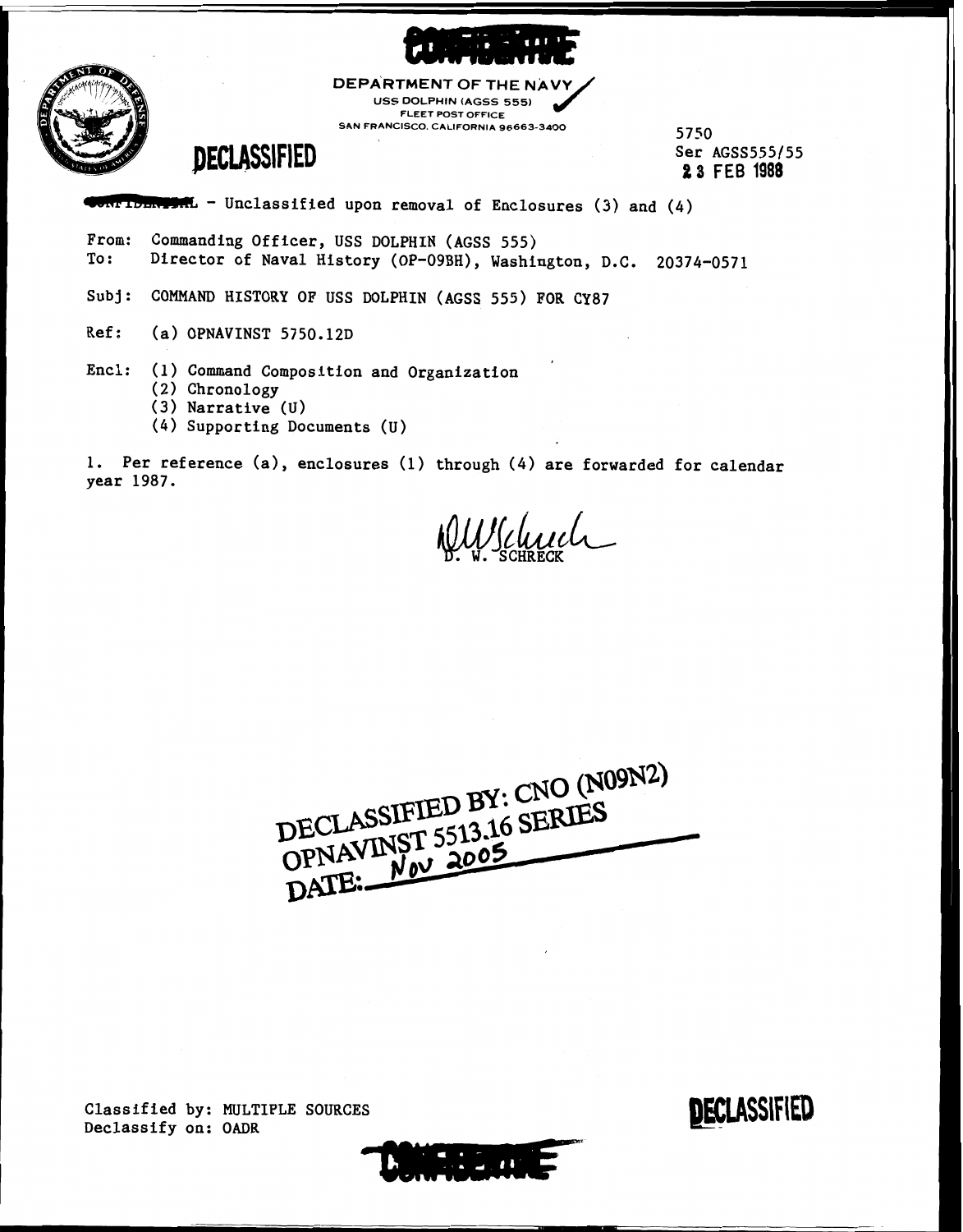#### COMMAND COMPOSITION AND ORGANIZATION

1. USS DOLPHIN (AGSS 555) is a unique deep diving research submarine, designed to test advanced submarine structures and systems. She serves as a platform for underwater research at depths greater than previously possible with a vehicle of this type and size.

2. USS DOLPHIN'S immediate superior in command is Commander, Submarine Development Group One, San Diego, California. DOLPHIN is presently commanded by Lieutenant Commander David W. Schreck, USN. He relieved Commander Robert H. Paleck on September 24th. Lieutenant Commander Schreck reported from Commander Submarine Development Group One where he was the New Developments Officer. Commander Paleck reported to Commander Submarine Development Group One as his Chief Staff Officer. USS DOLPHIN is homeported at San Diego, California, and is located at the Naval Ocean Systems Center (NOSC) there. For complete biographies of Commander Paleck and Lieutenant Commander Schreck, see the Change of Command Pamphlet in Enclosure (4).

Enclosure (1)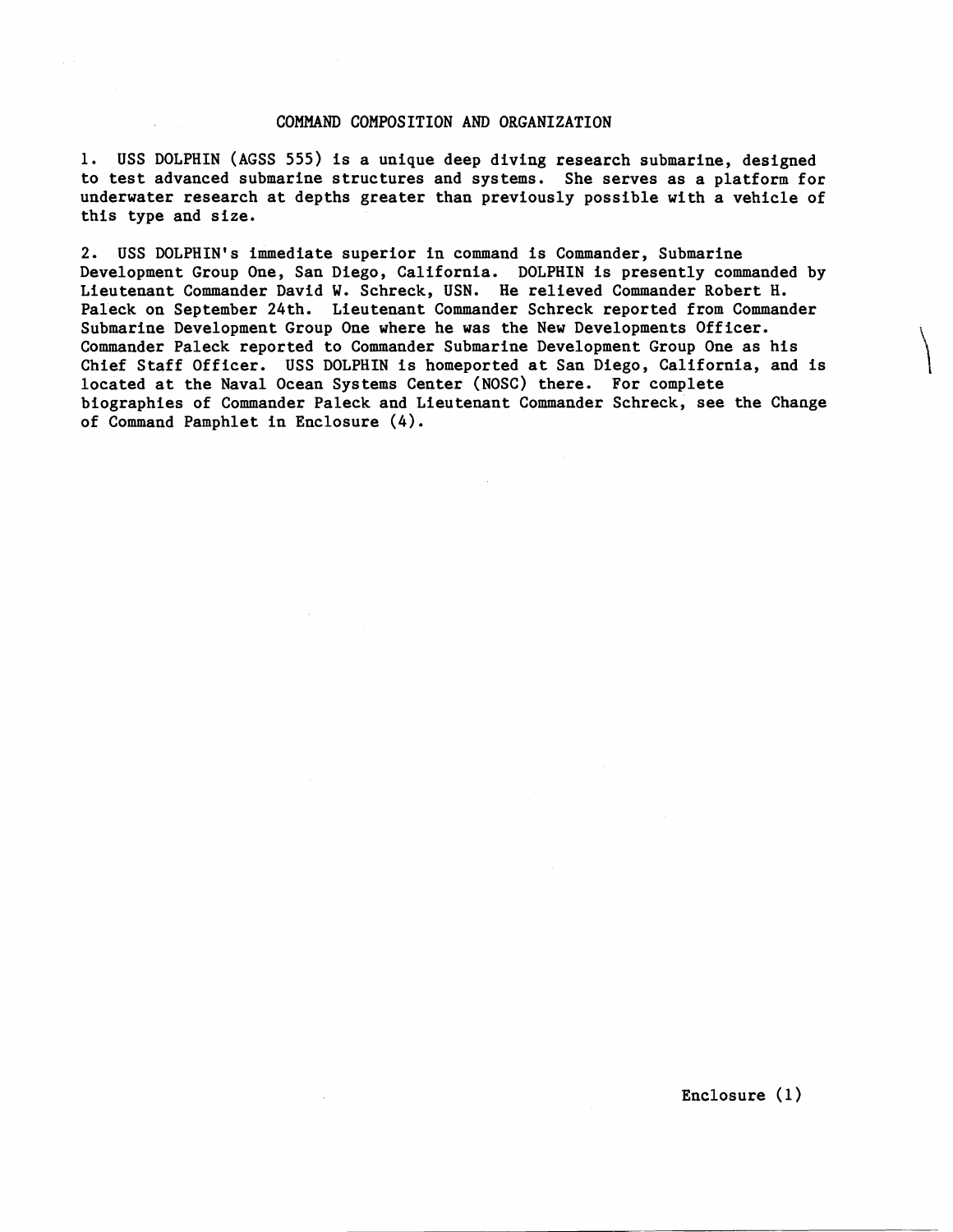#### CHRONOLOGY

 $\ddot{\phantom{0}}$ 

| 1 JAN         | Continued Regular Overhaul, which commenced January 1985 in Mare Island<br>Naval Shipyard, Vallejo, California.                                                    |
|---------------|--------------------------------------------------------------------------------------------------------------------------------------------------------------------|
| 14 APR        | Completed Regular Overhaul, commenced transit to homeport of San Diego,<br>California.                                                                             |
|               | 24 APR Arrived at Naval Ocean Systems Center, San Diego, California.                                                                                               |
| <b>29 JUN</b> | Completed installation of the Obstacle Avoidance Sonar System.                                                                                                     |
| 6 JUL         | Completed Shakedown Testing of the Obstacle Avoidance Sonar System and<br>deployed a Volume Target Field off the Southeastern tip of Santa<br>Catalina Island, CA. |
| 2 AUG         | Completed installation of CLIPPER SHALE Program equipment.                                                                                                         |
| 8 AUG         | Completed CLIPPER SHALE Program, Phase One Testing.                                                                                                                |
| <b>26 AUG</b> | Completed installation of the AOS System.                                                                                                                          |
| 2 SEP         | Completed Acoustic Optical System (AOS), Phase One Testing.                                                                                                        |
| 24 SEP        | LCDR D. W. Schreck, USN relieved CDR R. H. Paleck, USN of Command of USS<br>DOLPHIN.                                                                               |
| 4 OCT         | Completed installation of Vorticity Meter System.                                                                                                                  |
| 9 OCT         | Completed Vorticity Meter, Phase One Testing.                                                                                                                      |
| 18 OCT        | Completed CLIPPER SHALE Program equipment reinstallation.                                                                                                          |
| 28 OCT        | Completed CLIPPER SHALE Program, Phase Two Testing.                                                                                                                |
| 12 NOV        | Completed reinstallation of AOS System.                                                                                                                            |
| 24 NOV        | Completed AOS System, Phase Two Testing.                                                                                                                           |
|               | 17 DEC Satisfactorily completed an Underway Material Inspection performed by<br>the Board of Inspection and Survey, Pacific Fleet.                                 |
| <b>18 DEC</b> | Commenced removal of the BQR-2/BQS-4 Sonar System and installation of<br>the AN/BQR-21 and integrated AN/BQS-4F EDM Sonar System.                                  |
|               |                                                                                                                                                                    |
|               |                                                                                                                                                                    |
|               |                                                                                                                                                                    |
|               | Enclosure (2)                                                                                                                                                      |
|               |                                                                                                                                                                    |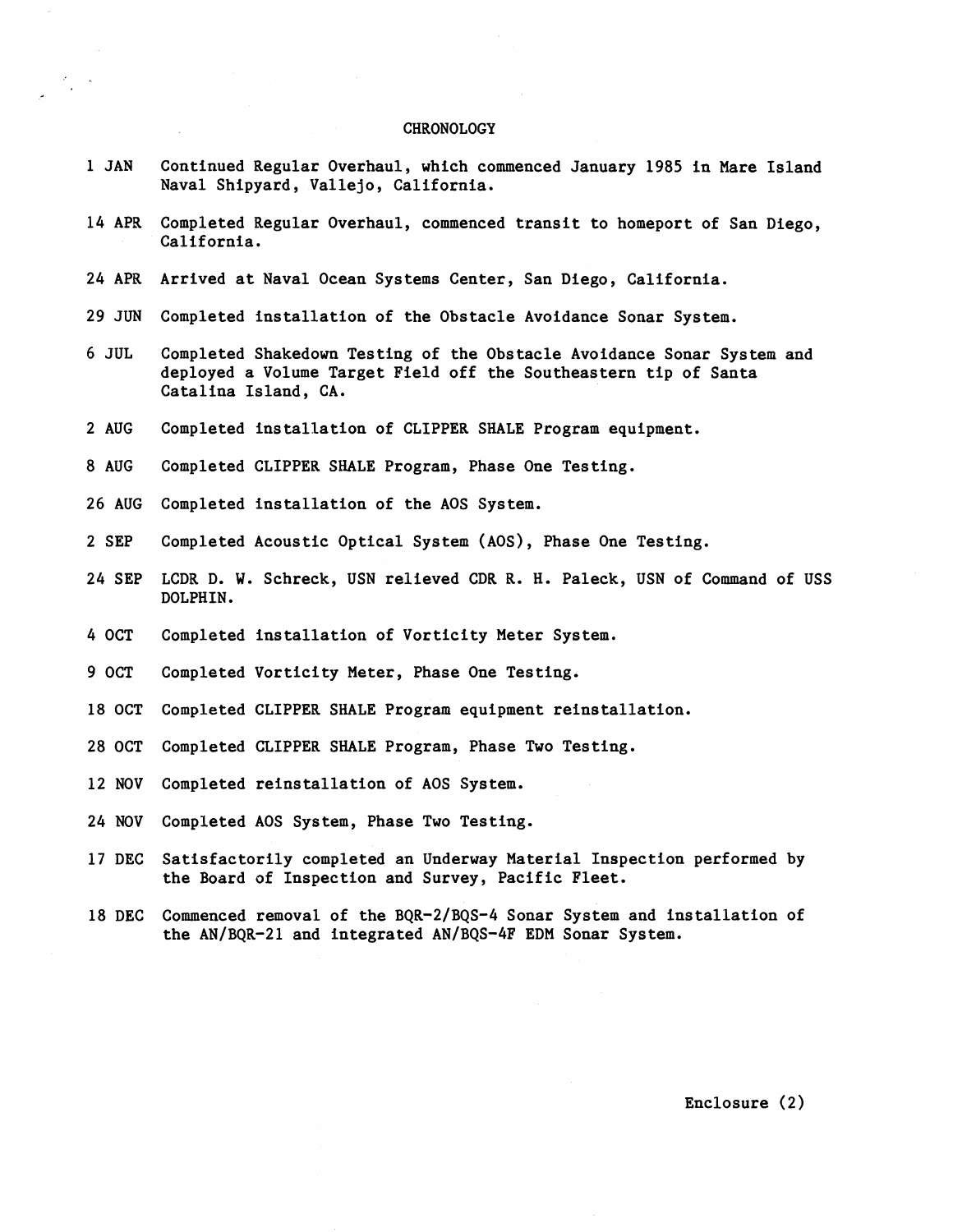

### **DECLASSIFIED**

#### NARRATIVE

1. Overhaul at Mare Island Naval Shipyard. (U)

(U) USS DOLPHIN conducted a Regular Overhaul and Integrated Logistics Overhaul at Mare Island Naval Shipyard from January 1985 to April 1987. Major accomplishments during this overhaul included thorough cleaning and refurbishment of the air systems, main propulsion cubicle restoration, replacement of topside superstructure, overhaul of steering and diving systems and Type 14 periscope. It was also discovered that many discrepancies existed in the ships plans, drawings, and support publications. An aggressive review was initiated to correct these deficiencies.

The overhaul, originally scheduled for nine months gradually extended to twenty-two months due primarily to delays in the factory (manufacturer) refurbishment of Parker-Hannifen air actuating valves and the Marrotta air reducers.

2. Obstacle Avoidance Sonar. (U)

(U) The Obstacle Avoidance Sonar (OAS) was developed specifically for USS DOLPHIN by the Applied Research Laboratory of the University of Texas. A similar sonar system is being developed for NR-1. The purpose of the Low Frequency portion of the OAS system is to give DOLPHIN a high frequency/high resolution sonar to aid in coming to periscope depth. The limitations of the AN/BQS-4 system made it inadequate for this purpose. The system is also under consideration as a replacement to the AN/BQS-14/15 sonar system as a Fast Attack Submarine under-ice sonar. A high frequency portion is to be installed in early 1988 for testing.

The Obstacle Avoidance Sonar performance exceeded expectations. The ship deployed a volume target field in the shoal water off the southeastern tip of Santa Catalina Island consisting of four 8 to 10 inch diameter calibrated targets and three deep ocean transponders (DOT'S). The OAS system consistently detected all targets and was able to accurately map the field by interrogating the DOT'S. For more information, see Operations Summary in Enclosure (4).

#### 3. CLIPPER SHALE Program. **(U)**

(C) USS DOLPHIN performed Phase I and I1 testing of the CLIPPER SHALE Program during 1987 and Phase 111 testing is scheduled for early 1988. The purpose of the CLIPPER SHALE system is to perform Non-Acoustic Anti-Submarine Warfare. The results of Phase I and I1 testing indicated great promise for this system. For more information see Clipper Shale Phase I and I1 Operations Summaries in Enclosure (4).

#### 4. Acoustic Optical System. (U)

(C) The Acoustic Optical System (AOS) consists of a remotely operated vehicle (ROV) and the associated housing and tether system. The two testing period objectives were to prove the feasibility of operating an ROV from a submerged platform. The DOLPHIN proved the ability to make coordinated maneuvers with the ROV, maintaining position relative to the ship during turns and speed changes. DOLPHIN also validated operating and casualty procedures for this system. Further testing is scheduled for early 1988. For more information, see the Operations Summaries in Enclosure (4).

Classified by: MULTIPLE SOURCES Declassifv on: OADR



Enclosure (3)

DECLASSIFIED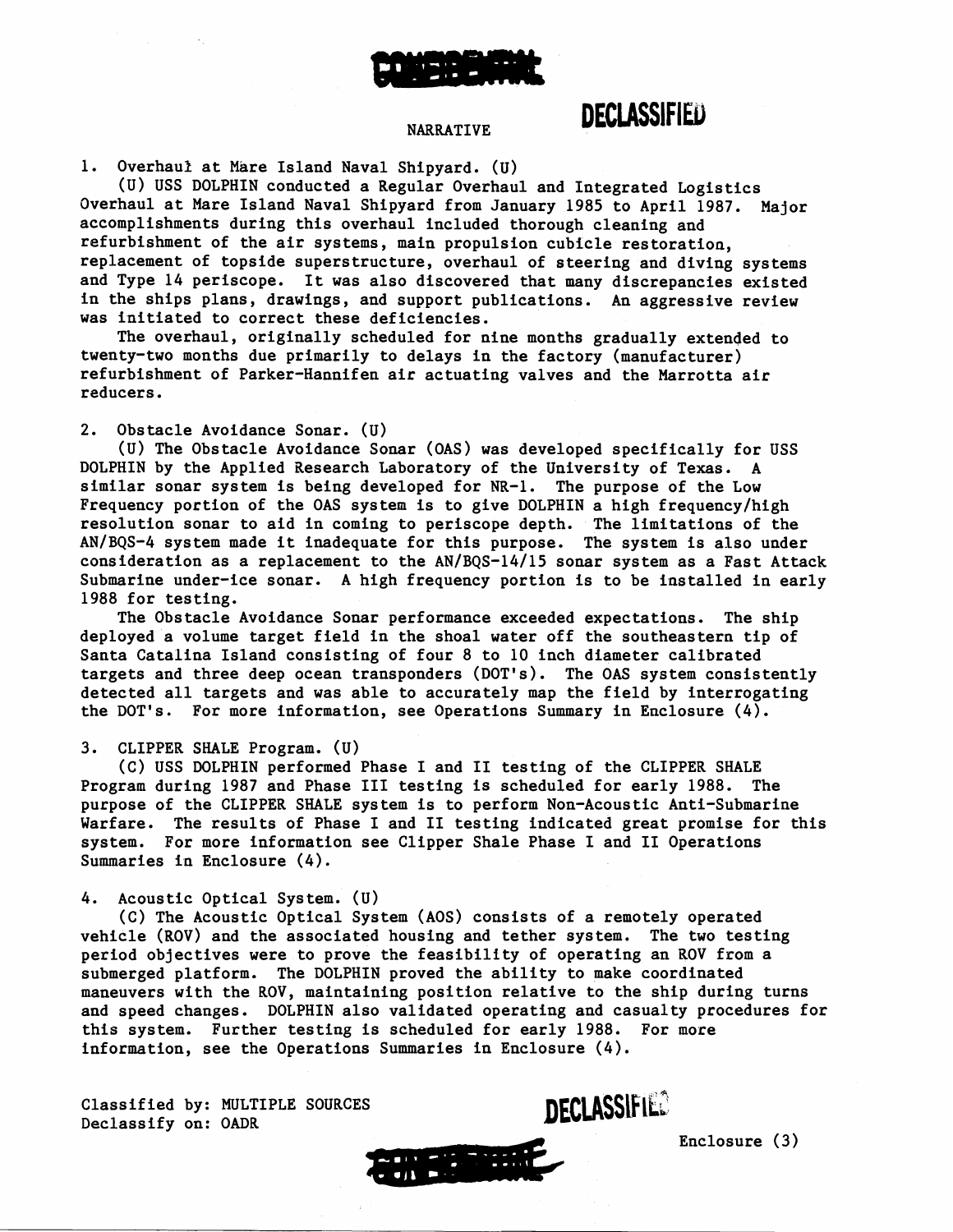

## DECLASSIFIED

NARRATIVE (Cont.)

5. Vorticity Meter System. (U)

(C) The Vorticity Meter System is another form of Non-Acoustic Antisubmarine Warfare. Testing gave excellent results and this system shows great promise. Problems were experienced when electrical noise degraded system sensitivity. This was solved by improving electrical isolation between sensors and the tripod mounted on DOLPHIN'S bow. For more information see the Operations Summary in Enclosure (4).

6. Change of Command. (U)

(U) On 24 September Commander Robert H. Paleck was relieved by Lieutenant Commander David W. Schreck in ceremonies at Pier Alpha, Naval Ocean Systems Center, San Diego, California. The speaker was Captain Michael C. Tiernan, Commander, Submarine Development Group One. Captain Tiernan awarded Commander Paleck the Meritorious Service Medal for outstanding performance in his tour on board USS DOLPHIN. Rear Admiral Hill, Commander, Submarine Group Five, was amoung the distinguished guests attending the ceremony.

#### 7. Underway Material Inspection. (U)

(C) The ship satisfactorily completed an Underway Material Inspection (UMI), conducted 14-17 December and was certified for continued operations. Major deficiencies were: (1) Number 1 and 2 Diesel Generator reverse current trips failed to operate properly (corrected), (2) Rudder ram coupling nut was not properly torqued, **(3)** Number 1 Diesel Generator underlover speed mechanism failed, rendering the generator inoperative (corrected), (4) the cable run to the stern light is flooded making the light inoperative, (5) the AN/BRA-17 antenna cannot be used throughout the full frequency range, (6) the AN/PRC-96 emergency tranceiver was inoperative.

#### 8.  $AN/BOR-21.$  (U)

(U) Installation of the AN/BQR-21 and integrated AN/BQS-4F EDM Sonar System began on 18 December and will finish in January 1988. The objective 05 this improvement is to upgrade DOLPHIN'S sonar capabilities to a more state of the art digital system over the analog  $AN/BQR-2/BOS-4$  system it will replace.

DECLASSIFIED

Enclosure (3)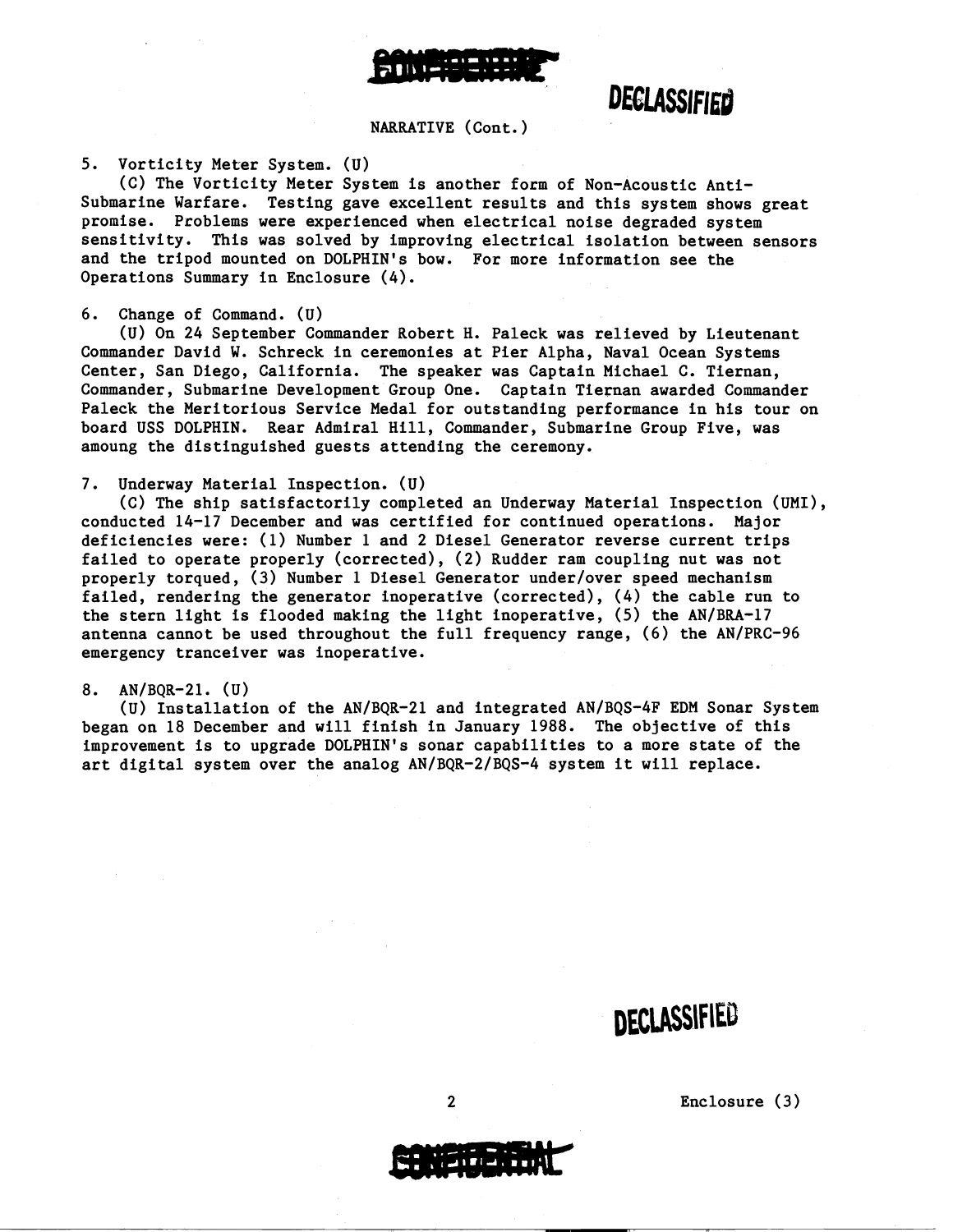# 

**DECLASSIFIED** 

CONFIDENTIAL - UNCLASSIFIED upon removal of items 5 and 10.

#### SUPPORTING DOCUMENTS

1, Pamphlet "The USS DOLPHIN...a Research Submarine"

2, USS DOLPHIN Welcome Aboard Pamphlet

**3.** Obstacle Avoidance Sonar (OAS) Underway Testing Summary

4. CLIPPER SHALE, Phase One, Operations Summary

5. Operations Summary of AOS Sea Trials **(U)** 

6. Change of Command Pamphlet

7. Vorticity Meter, Phase One, Operations Summary

8. CLIPPER SHALE, Phase Two, Operations Summary

9. AOS (Phase Two) Operations Summary

10. Underway Material Inspection Report (u)

# DECLASSIFIED

Classified by: MULTIPLE SOURCES Declassify on: OADR Enclosure (4)

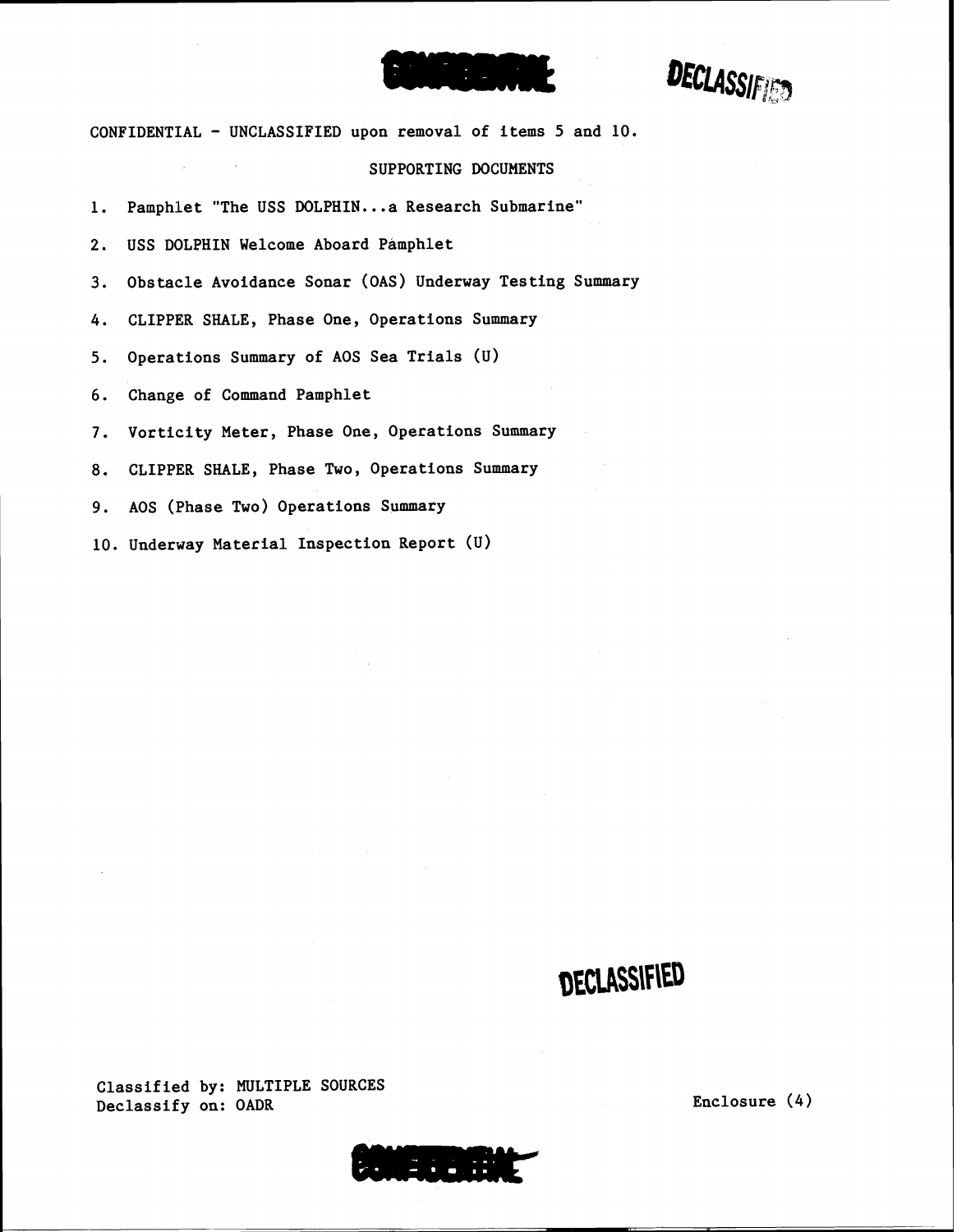

3300 Ser AGSS555/203 15 SEP 1997

ENG

- Unclassified upon removal of Enclosures (1), (2) and (3)

From: Commanding Officer, USS DOLPHIN (AGSS 555)  $.$  To: Commander, Submarine Pevelopment Group 1

Subj: OPERATIONS SUMMARY OF AOS SEA TEIALS (U)

(a) CTG FOURTEEN PT SIX 200143Z AUG 87 (CTG 14.6 LOI 120-87) Ref:

Encl: (1) AOS Sea Trials Sequence of Events (U) (2) Chronological Listing/Bibliography of USS DOLPHIN (AGSS 555)/AOS Program Correspondence and Message Traffic (U)

- (3) AOS Sea Trials Lessons Learned (U)
- (4) AOS Sea Trials Quicklook

1. This letter submits the USS DOLPHIN (AGSS 555) summary of operations conducted in support of AOS sea trials as directed by reference (a). Where possible, non-essential specifics are absent and references are referred to in order to reduce the volume of material enclosed and the level of classification of this report.

The dates and corresponding events of DOLPHIN's dedicated involvement with  $2.$ the ACS sea trials are provided in enclosure (1). In addition to that specific period, advantage was taken of opportunities available during previous inport maintenence and upkeep periods, subsequent to the ship's return to San Diego in April 1987, to conduct prerequisite location and foundation work. Administrative and operational correspondence and message traffic pertaining to DOLPHIN's involvement with the AOS program to date are provided by enclosure (2). Lessons learned regarding topics and areas where planning, action or performance can and should be improved in future DOLPHIN/AOS operations are provided in enclosure (3). Enclosure (4) is a quicklook summary analysis of data gathered from the ACS sea trials.

I. DOLFHIN's involvement in the ACO Program will continue during at least the first quarter of FYS8. It should be noted that the system operated satisfactorily with the exception of the power generation equipment which was unreliable. While not all information was gathered during these sea trials as uns hoped for, the trials proved the operability of the system though not the relicibility. In spite of the power reliability problems, the bottom line is that the AOS concept was demonstrated to be quite sound and very achievable.

**ŠSIFIED BY: CNO (N09N2) OPNAVINST 5513.16 SERIES** Neu 2005

Court to: commiscat 5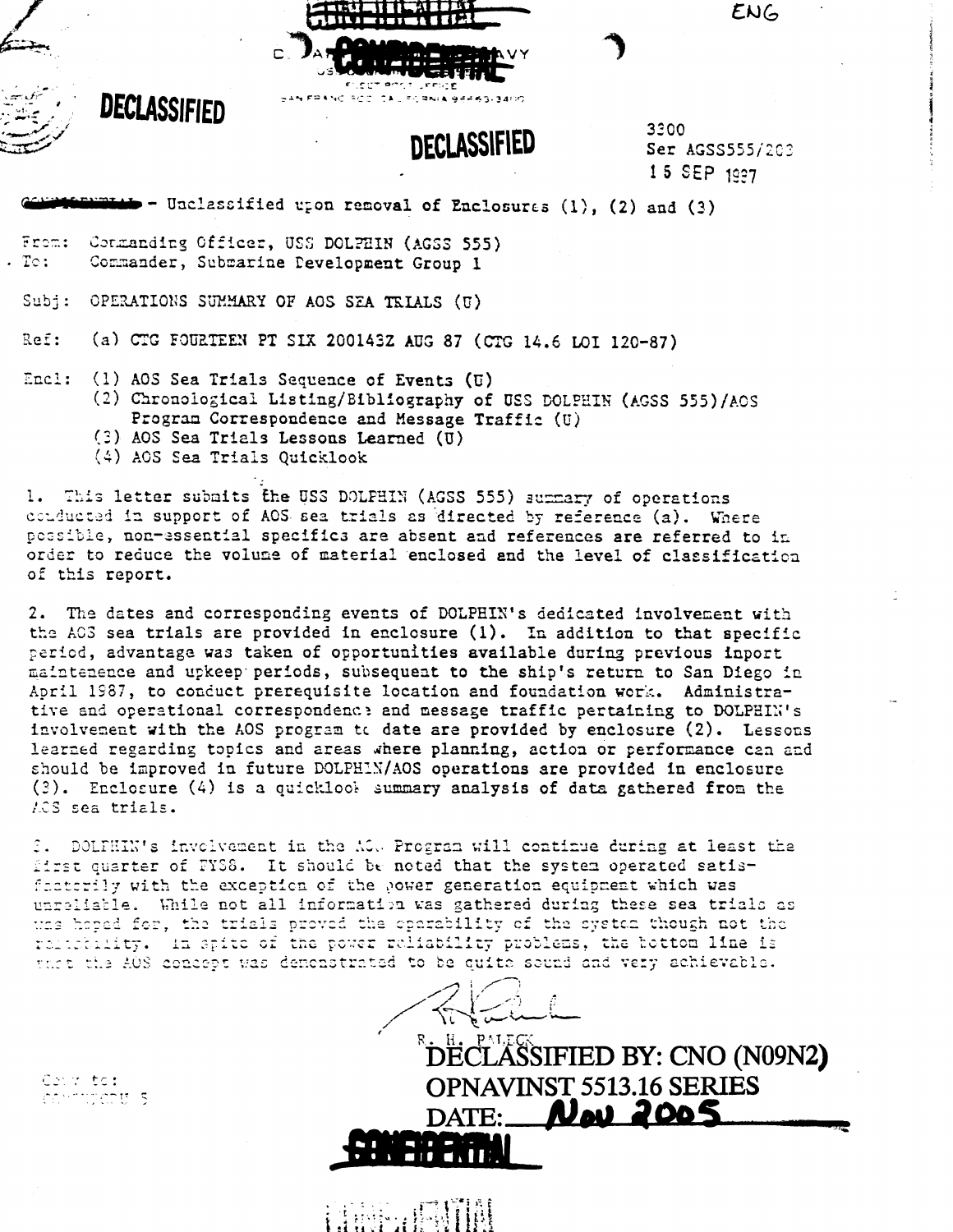

#### 26 August

 $1720$ Ship underway from NOSC Pier Alpha, transiting to initial dive site.

#### 27 August

- Rendezvoused with TRE-10 and established communications via underwater - 0330. comms. TR2-10 instructed to maintain station until DOLPHIN surfaced.
- Submerged the ship to conduct initial AOS testing. Initial dive CA2E. conducted in areas 3811XX/3812XX. Time scheduled in areas 3702XX/3703XX was insufficient to support full dive period due to delayed underway.
- $0305$ Surfaced the ship. Rendezvoused with TRE-10 again. Commenced troubleshooting electrical noise problem experienced in the AOS system.
- $1015$ Successfully cleared the EMI problem with the ACS system by changing operating panel power from 400 HZ to 60HZ.
- 1305 Submitted SITREP 001.
- $2327$ Submerged the ship to continue testing. TRB-10 maintaining station until DOLPHIN surfaces.

#### 28 August

- $C<sub>533</sub>$ AOS 400 HZ motor generator overheated. Launcher camera not trainable. AOS testing secured.
- 0626 Surfaced the ship. Rendezyoused with and then released TRE-10 to allow her to refuel. Commenced bransit to SCI to effect personnel transfer to arrange for repairs of the motor generator.
- Conducted personnel transfer in Wilson Cove, SCI and commenced transit CS30 to San Diego to repair the notor generator.
- noan. Submitted SITREP 002.

#### 29 August

- CTCO. Moored NOSC Pier Alpha.
- 3915 +00 HZ motor generator removed from ship for repair at contractor facility. Investigating camera problem.

JLASSIFIED BY: DD-254 dtd 86 AUG 04 for Contract N00014-87-0-0127 DECLASSIFY ON: OADR

**DECLASSIFIED** 

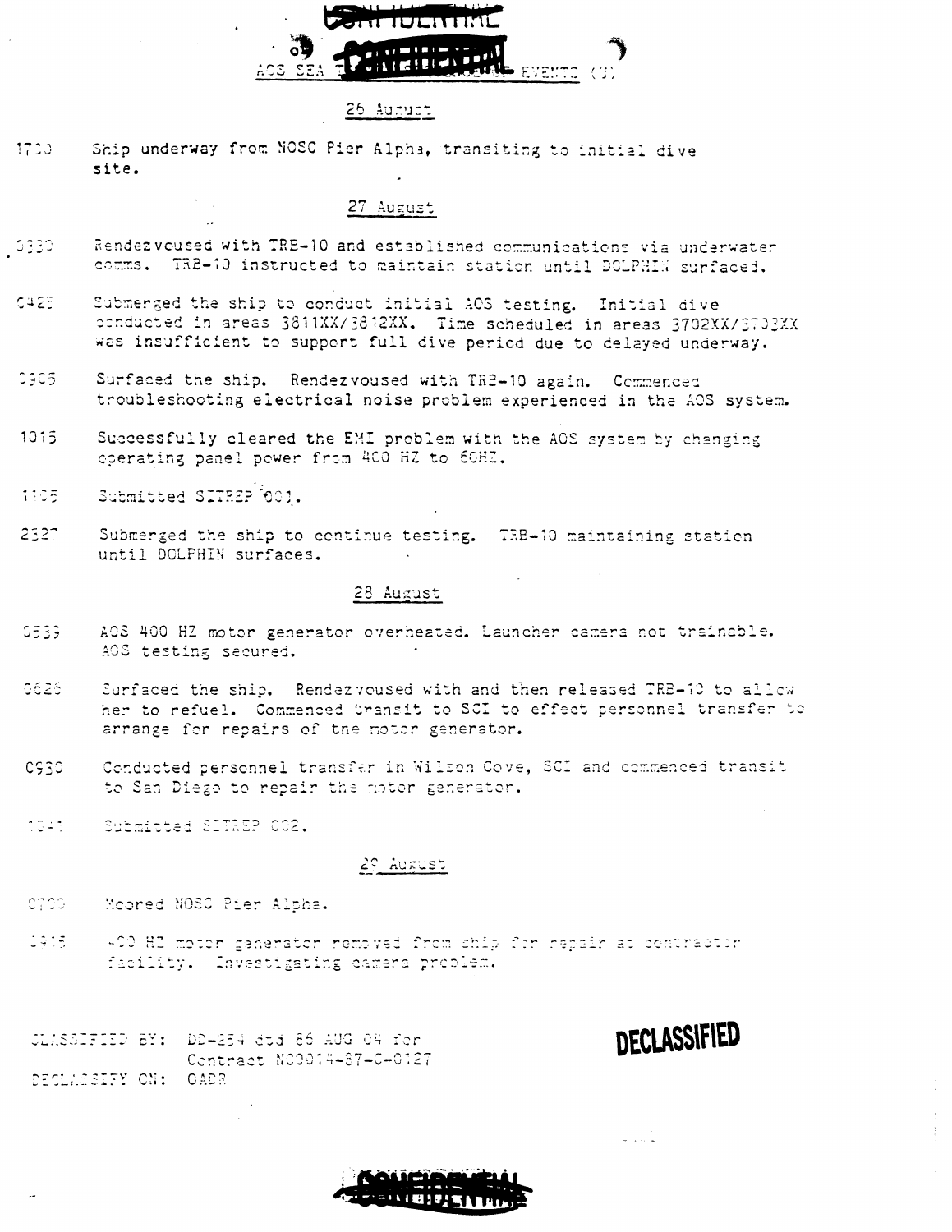400 HZ motor generator reinstatied-bhbeata. Commencing system testing.

- No cutput voltage observed on 400 HZ motor generator. Local 1200 contractor called in to assist troubleshooting.
- Output voltage restored and was probably due to a loss of residual  $1700$ magnetism in the motor generator's field. Ship underway from NOSC, pler ALPHA, transiting to dive site.

#### 31 August

- 0334 Submitted SITREP 003. While surfaced, system startup checks of the AOS system, 400 HZ motor generator output consistently dropped to zero when fully loaded. Commenced transit to Wilson Cove, SCI to await repair parts and technical assistance.
- $0300<sub>1</sub>$ Moored at Wilson Cove, buoy WC#3.
- 0330 Transferred AOS test director and two assistants ashere to discuss technical problems 'in San Diego.
- 1900. ACS personnel returned to boat with Arnhart flectric Co. technician.
- 2326 Submitted SITREP CO4 reporting 400 HZ motor generator problems corrected and system fully tested.

#### 1 September

- 0650 Transferred Arnhart technician ashore. Underway from Wilson Cove, transiting to dive site.
- 0815 Submerged the ship.
- 0930 Commenced ACS operations. All systems functioning normally.
- $1030$ 400 HL motor generator motor breaker trippe, due to an apparent overlied. Commenced emergency recovery procedures. CAS display revealed that a second and third object (possibly large fish, sharks or mammals) appeared in same area as the ROV and may have physically interacted with the ROV causing it to power up all thrusters at once to recrient itself and causing entanglement of the vehicle in it's tether.
- 1105 Restanced SSMG after cooling dawn the 400 HD MG and checking for satisfactory resistance to ground and continuity of all tother functions, and pewered up the vehicle. Vehicle secured using the swimin emergency recovery mode. AOS housing deer shut appreximately twothirds due to partial RCV blockage of the door.
- 1147 Surfaced the ship. Securely stowed AOS in it's housing.



Enel (11)



 $\mathbf{I}$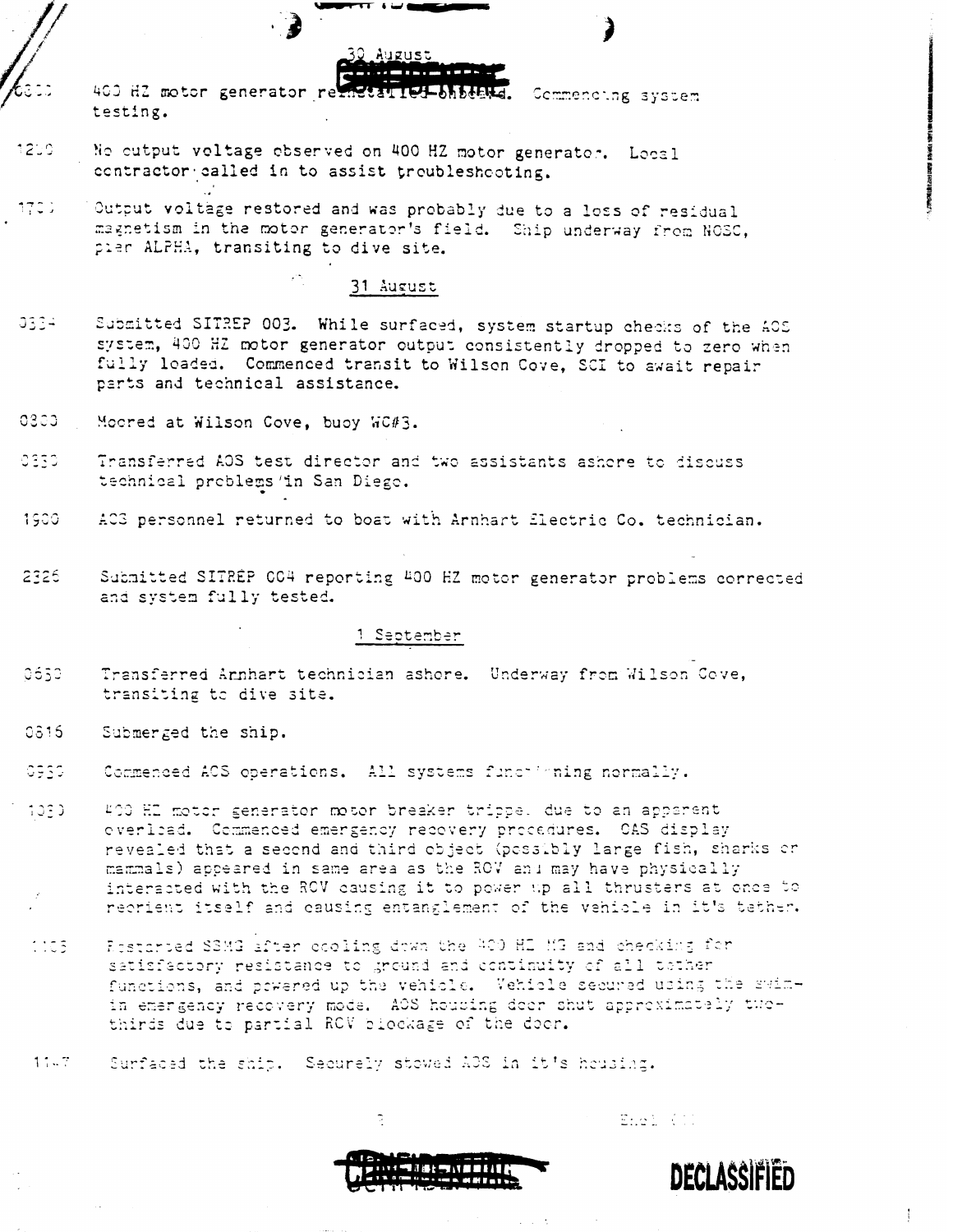

Submitted SITREP 005. Transiting to Wilsen Cove to transfer AOS and UMV detachment personnel.

 $17<sub>20</sub>$ Transferred personnel ashore. Commencing transit to San Diego to effect repairs to 400 HZ motor generator. Postponing further AOS sea trials until reliability of system proven by exhaustive load testing.

#### 2 September

- 0330 Moored NOSC pier ALPHA.
- 1930 After conducting various over-the-side tests at full lead, motor generator continued to have problems. Due to rework required on the motor generator and proximity to the end of the sea trials period, further at sea testing was aborted until next scheduled AOS test period  $(Nov 87)$ .

#### 9 September

**DECLASSIFIED** 

1600 Removal of AOS system complete.



Ensi (f)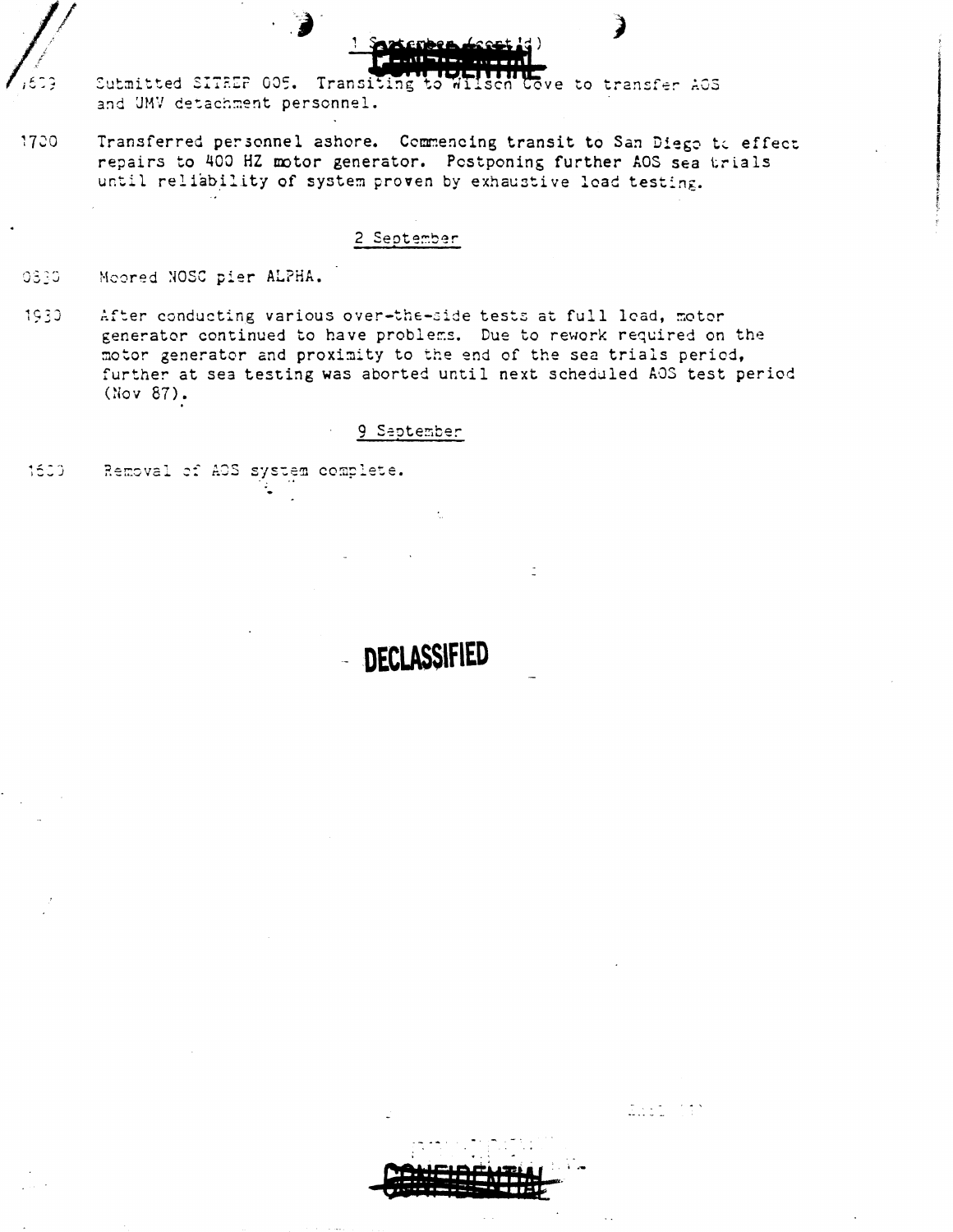| CHRONOLOGICAL LISTING CONNIGORATION AND DOLPHINAGOS PROGRAM |                                  |  |
|-------------------------------------------------------------|----------------------------------|--|
| <b>CORRESPO IN PINT</b>                                     | <b>CENTERUE LENE TRAFFIC (U)</b> |  |

ستستقف

 $\overline{\phantom{a}}$ 

 $\mathbf{C}$ 

المقطعة

| <b>ECFEPENCE</b>                             | SUBJECT                                      | CONTENTS                                                                                                      |
|----------------------------------------------|----------------------------------------------|---------------------------------------------------------------------------------------------------------------|
| Honeywell ltr dtd<br>$12 \text{ Au} \leq 87$ |                                              | AOS Test Plan-Final (U) Overall test plan including<br>operating and emergency<br>procedures.                 |
| $CTG-14.5$<br>200443Z AUG 87                 |                                              | CTG 14.6 LOI 120-67 (U) Letter of Instruction for AOS<br>Sea Trials.                                          |
| USS DOLPHIN<br>271805Z AUG 87                | SITREP 001                                   | (C) Reports problems with launcher<br>and SIT cameras after first<br>dive.                                    |
| <b>USS DOLPHIN</b><br>281741Z AUG 87         | SITREP 002                                   | (C) Reports problem with 400 HZ<br>SSMG and 400 HZ noise on<br>telemetry cable after second<br>dive. RTP ETA. |
| USS DOLFHIN<br>311634Z AUG 87                | SITREP 003<br>$\frac{1}{2} \sum_{i=1}^n p_i$ | (U) Reports problem with 400 HZ<br>SSMG prior to first dive. ETA<br>Wilson Cove.                              |
| USS DOLPHIN<br>010526Z SEP 87                | SITREP 004                                   | (U) Reports correction of problem<br>with 400 HZ SSMG. Intentions<br>to continue test plan.                   |
| USS DOLPHIN<br>012309Z SEP 87                | SITREP 005                                   | (U) Reports 400 HZ SSMG failure<br>and abortion of sea trials.<br>RTP ETA.                                    |
| CLASSIFIED BY: DD-254 dtd 36 AUG 04 for      |                                              |                                                                                                               |

Contract N00014-37-0-0 27

DECLASSIFY ON: OADR

DECLASSIFIED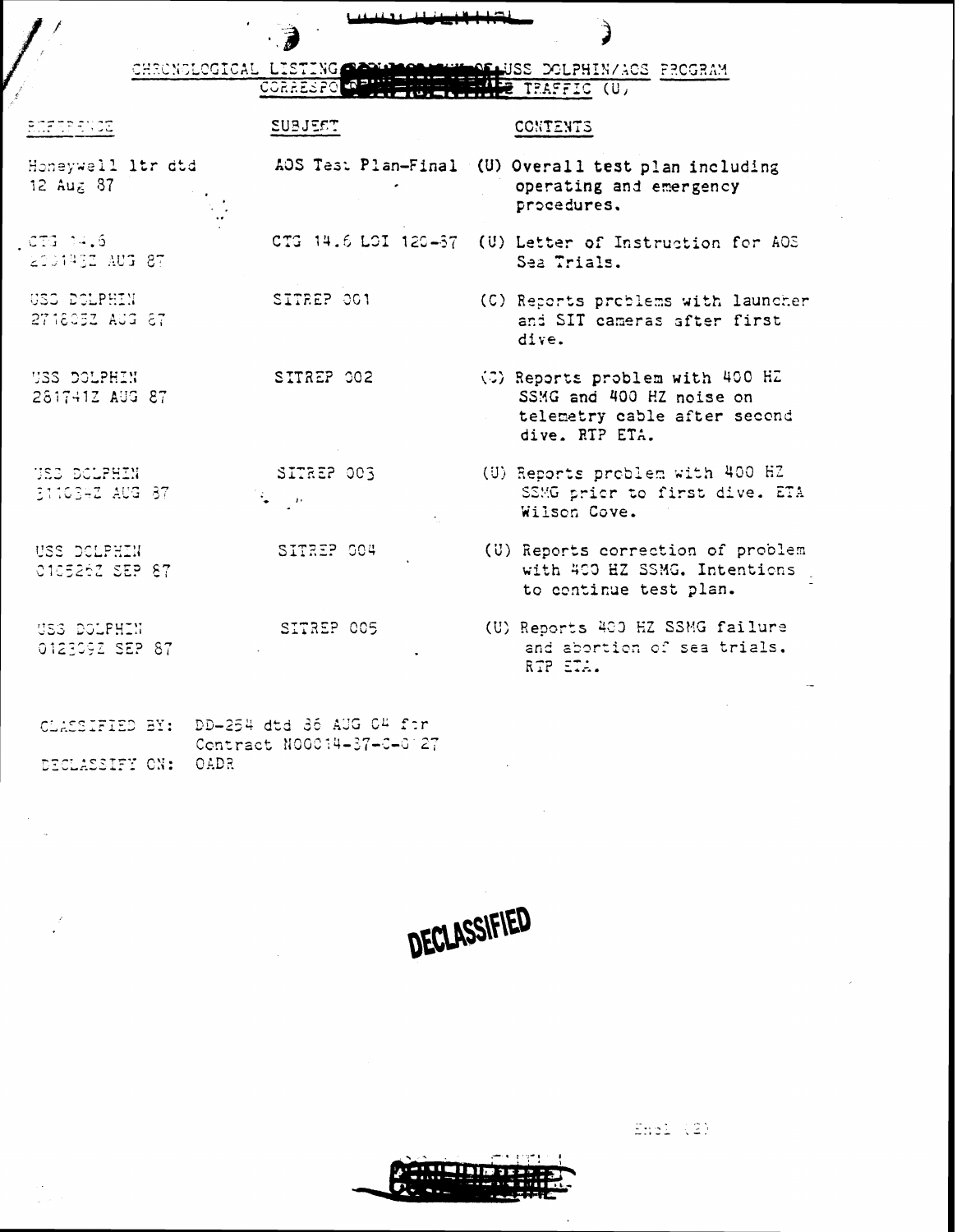

(U) Lesson Learned: Total Integrated System Testing Required.

Description: The 400 HZ SSMG was never actually used in pre-installation testing and this proved to be the most limiting piece of equipment during the sea trial period. .Had the unit been used with the system curing pre-installation testing, the overload problems might have been identified and corrected prior to shipboard installation. Following the replacement of the 400hz SSMG . after its initial at sea failure, only a partial, light load test dockside was concucted. During the subsequent transit to the dive site, the 400 HZ SSMG failed again when a full load was placed on the machine. Again, thorough system testing was not completed which resulted in significant delays in the at sea testing.

Recommendation: For future projects, twelve hours of entire integrated system checkouts over the entire anticipated range of operations should be conducted dockside. This would eliminate to a large extent the last minute discovery of problems that could have been corrected earlier. Thorough testing should also be done following any replacement or repair of significant equipment.

2. (U)Lesson Learned: Eetter preparation required by installing activities prior to shipboard installation.

Description: This project served as yet another example of last minute preparations which forced a compression of the installation and pre-underway testing schedules. Approval for project installation (three separate temperary modifications) was delayed due to the late and incomplete submission of technical data by NCSC to NAVSEA. Dockside testing was delayed further by the tardy installation of the AC shore power breaker caused by lack of the correct parts for the breaker modification and last minute design changes. A lack of sufficient manpower forced the installing activity, NOSC, to work many aspects of the installation in series vice parallel paths.

Recommendation: The installing activities must anticipate all technical information required by the temporary modifications approving authorities and soomit it well in advance of projected installation date to allow adequate time c technical review and administrative processing of approval. Material souired must be identified as early as possible and installation shipchecks must be therough enough to prevent late design changes which result in alterations to installation materials. Lastly, as demonstrated by this and the last major project installation (CLIPPER SHALE), NOSC requires knowledgeable pechnician augmentation in order to meet the demanding and constrained installation schedules.

CLASSIFIED BM: DD-254 atd 86 AUG 04 fer Contract N20014-57-0-0127 DECLASSIFY CN: OADR

DECLASSIFIED

Enel (3)

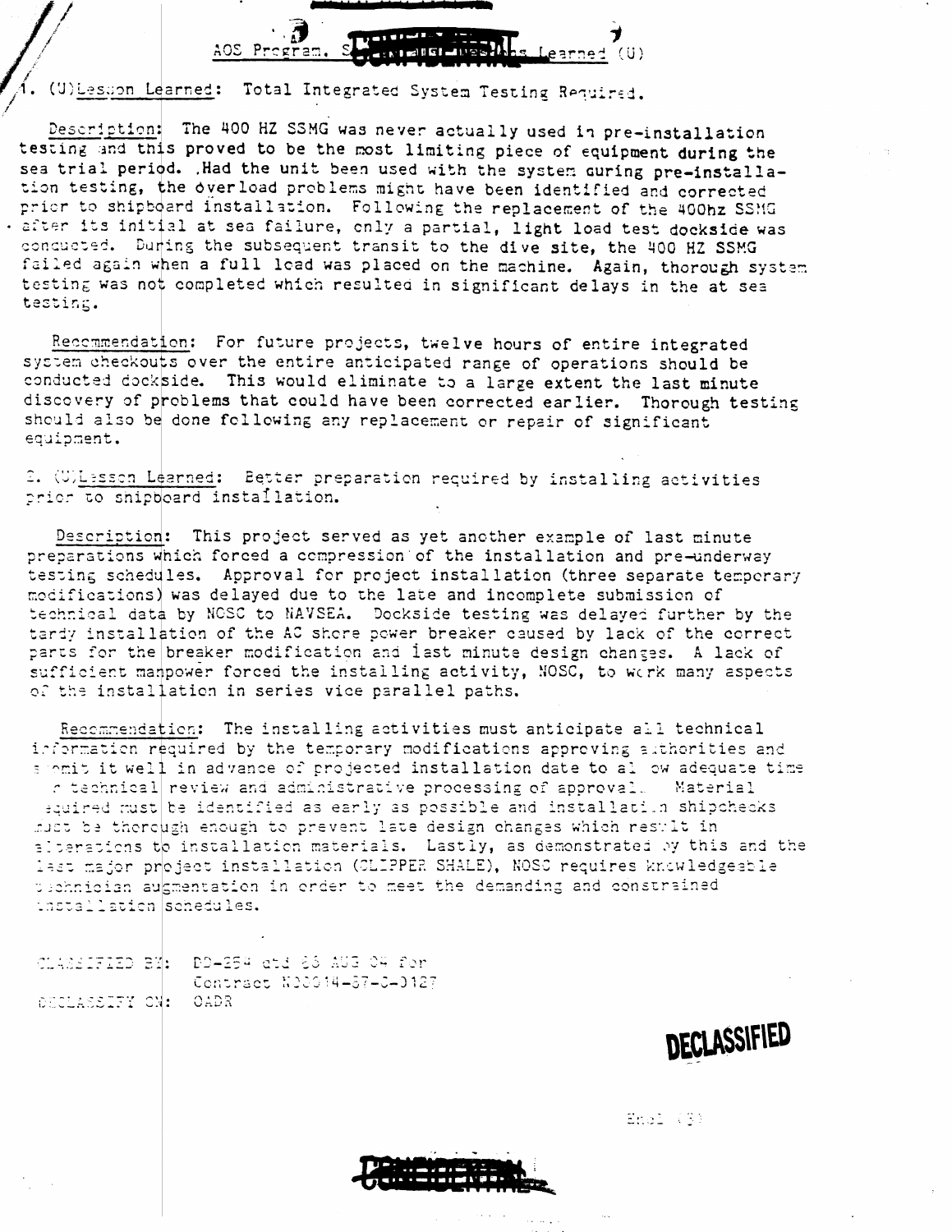#### (C)Lesson Learned: Prior ship Id off during casualty.

Description: In anticipation of AOS operations, the ship practiced unique ship training contre! and handling that would be required during the at sea testing. This incluced hovering and backing the boat submerged. This paid off well during the loss of 400 HZ power that occurred with the RCV deployed. Recovery was completed expeditiously and without incident.

Recommendation: Any at sea testing which requires unique ship handling and control should be practiced well ahead of time to allow crew proficiency to be developed. Scheduling should continue to allow for type training at sea prior to the planned testing, and the project's requirements for special ship control identified as early as possible.

4. (C)Lesson Learned: The University of Texas, Applied Research Lab, Obstacle Avoidance Sonar (OAS) system is an invaluable tool for use with the AOS system.

Description: During the submerged testing of the AOS system, the only consistently reliable, accurate means of locating the ROV was with the CAS sonar. With a dedicated OAS operator the AOS operator could effectively drive the vehicle to any point using the information provided by the OAS sonar.

Recommendation: Continue developing the coordination of AOS/OAS operation through the future of this program, and anticipate its future requirement associated with any further vehicle operation programs/systems from DOLPHIN.

## DECLASSIFIED

Embi (S)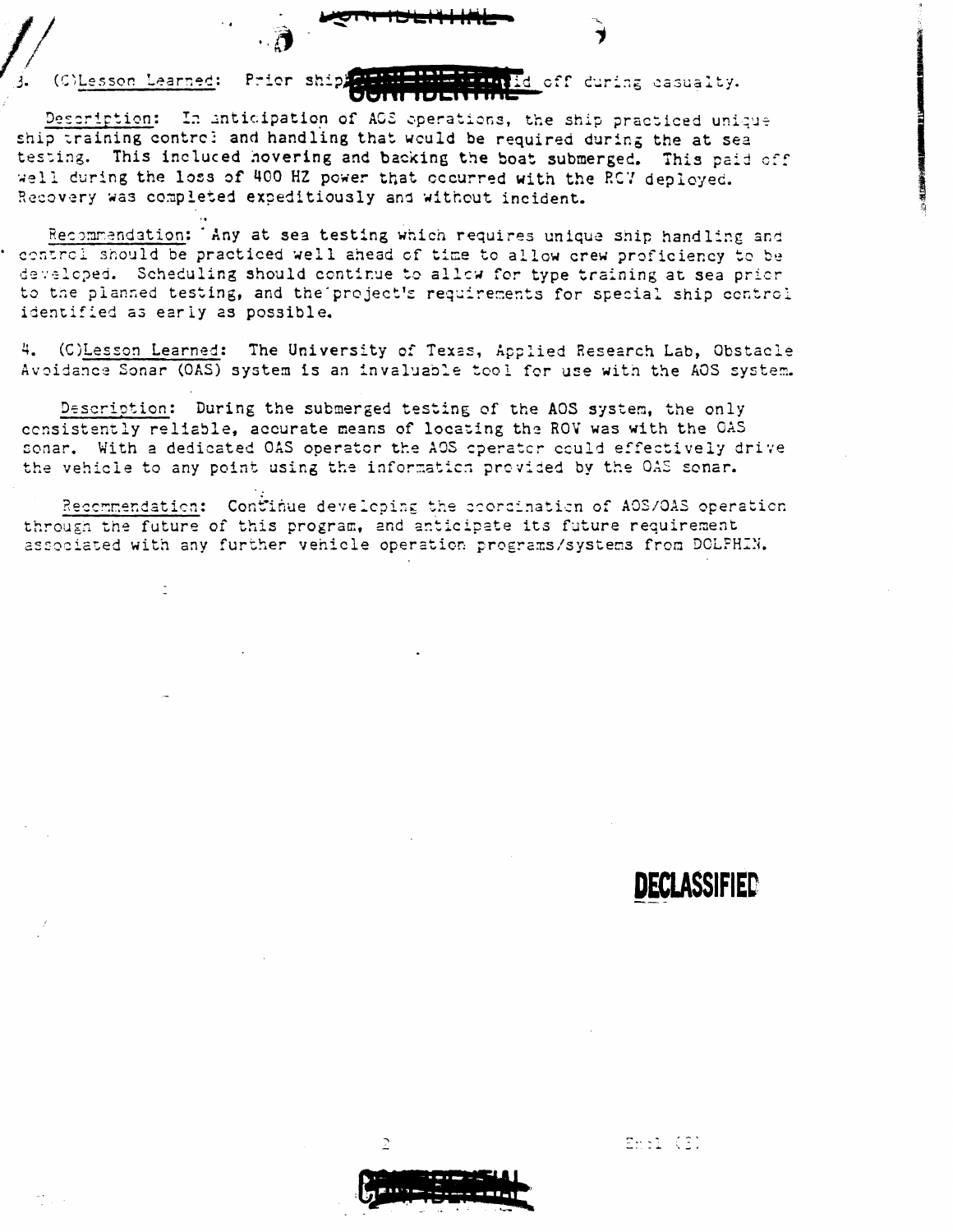

- COORDINATED TURNS (1 KT AT 150 YD RANGE) O INITIAL OPERATING ENVELOPE EXPLORATION
	- (O TO 1.5 KT AT 300 YD RANGE)
- **C EMERGENCY PROCEDURE APPLICATION** - "DEAD" AOS RECOVERY
	- (INCLUDING BACKING DÒWN WITH STERNWAY)
- o SAR EQUIPMENT OPERATION VERIFIED (DOCKSIDE TESTS)
	- RF BEACON / RADIO DIRECTION FINDER
	- ACOUSTIC PINGER / BEARING TRACKER

#### ACS SHAKEDOWN SEA TEST PESULTS SUMMARY

and the state of the state of the

#### FEMALYINA CAJECTIVA

## DECLASSIFIED

- S LONG RANGE CRERATIONS (810 TO ACT YI)
- 6 CONFLETE CREAMWING ENVELOPE EXPLORATION **RANTE & MT, PANGE TO ACO YOU**
- المنظر والمنتهجات ومراجعة والمنتجز والمنابل منتجز المتماسيس منطوب والمرمزي السلطانية المنابل المنظرية
- I DE SAN STRIKT OM OVER 18 BILLE TRAGGENS OF LIJS TILLES DER ER KODLILANDE / TRTLESCGATICH / CODIEDICTOR /
- S CMALUATICH OF HEW HUIZE EFUECT ON SHIP'S LONAR RANGE
	- $\frac{1}{\sqrt{2}}\sum_{i=1}^n\frac{1}{\sqrt{2}}\sum_{i=1}^n\frac{1}{\sqrt{2}}\sum_{i=1}^n\frac{1}{\sqrt{2}}\sum_{i=1}^n\frac{1}{\sqrt{2}}\sum_{i=1}^n\frac{1}{\sqrt{2}}\sum_{i=1}^n\frac{1}{\sqrt{2}}\sum_{i=1}^n\frac{1}{\sqrt{2}}\sum_{i=1}^n\frac{1}{\sqrt{2}}\sum_{i=1}^n\frac{1}{\sqrt{2}}\sum_{i=1}^n\frac{1}{\sqrt{2}}\sum_{i=1}^n\frac{1}{\sqrt{2}}\$

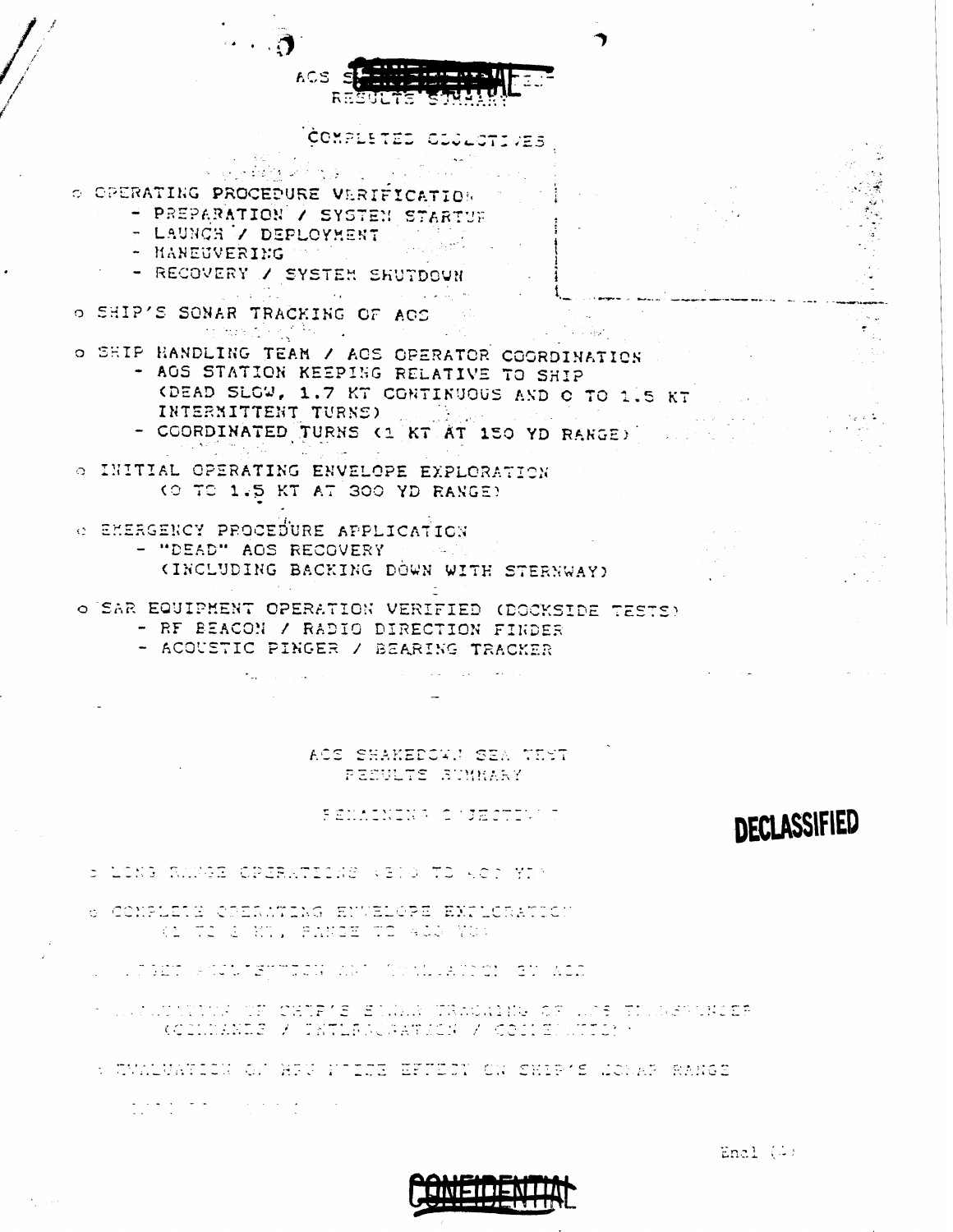

**AOS SHAKEDOWN SEA TEST** CONNECTIONS SUMMARY <u> 1994 - 1994 - 1995 - 1999 - 1999 - 1999 - 1999 - 1999 - 1999 - 1999 - 1999 - 1999 - 1999 - 1999 - 1999 - 199</u>

- CONCLUSIONS DRAWN **있는데 이번**
- OPERATIONAL CONCEPT IS VIABLE

- SYSTEM OPERATING CHARACTERISTICS EXCEED EXPECTATIONS
- SYSTEM V SHIP'S CONTROL AND SONAR OPERATIONS INTEGRATED WELL ING **Carl**os 이 없이 좋아서 그 사람들이 아니?
- COMBINATION OF TWO PRIMARY EMERGENCY RECOVERY PROCEDURES DENONSTRATED UNDER REAL CONDITIONS 第152 . 나는 '한국화 43만 44만 있는 아이' 이 아이 i vie
- O JHIP'S SONAR OPERATOR SKILL AND INTEGRATION IN THE ACS OPERATION ARE CRUCIAL
- ACS OPERATOR SKILL AND EXPERIENCE LEVELS AND SHIPBOARD TRAINING ARE ALSO CRUCIAL
- $\circ$  existing written procedures are adequate for foutine  $\epsilon$  emaggency CPERATIONS [1, 부분 동생 나는 사람이 아니다. 主观线 。  $\mathcal{O}(\mathfrak{u} \times \mathfrak{f})$

TIN 2019 - 2019 부분

- O SHIP'S MANEUVERABILITY AND RESPONSE ENHANCE AOS EMERGENCY **OPERATIONS**
- O EXISTING ACS SHIPEOARD SYSTEM AND SHIP'S SUPPORT SYSTEMS WILL BE APPROPRIATE TO SUPPORT CONTINUED ACS OPERATIONS AND DEMONSTRATION SEA TEST AFTER CORRECTION OF 400 HZ HOTOR GENERATOR PROBLEM AND MISCHLLANEOUS MINOR IMPROVEMENTS TO ACS HARDWARE.

## **DECLASSIFIED**

 $Ent(4)$ 



2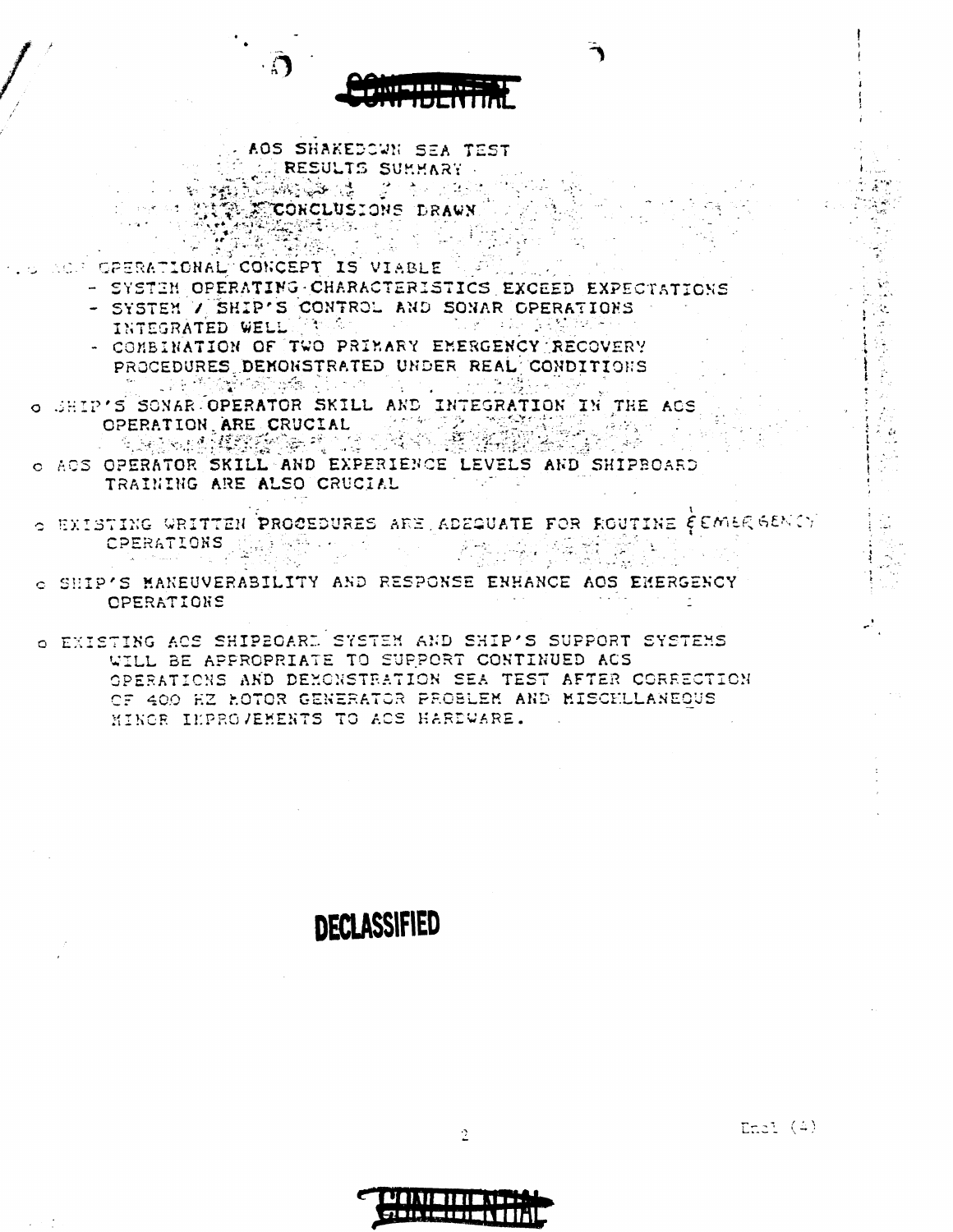ACS SHAKEDOWN SEAMTEST RESULTS SUNNARY

> ACS SUBSYSTEM 一点 医检验检验

이 <u>1999년</u> (1999년)

PROBLEM AFEA 

ACS OPERATION WITH CONSTANT LONG. THRUST المتنك 

WITH SHIP'S SONAR OPERATOR COMMUNICATION CMAY ONLY sternatoi<br>Startista<br>Startista

 $\mathcal{A} \cup \mathcal{A}$ 

 $\sim 10$ 

CABLE TERMINATION

 $\mathcal{M}_{\rm eff} = 100$ 

POTENTIAL CABLE SNAGS

in Li

 $\mathcal{L}^{\mathcal{L}}(\mathcal{L}^{\mathcal{L}}(\mathcal{L}^{\mathcal{L}}(\mathcal{L}^{\mathcal{L}}(\mathcal{L}^{\mathcal{L}}(\mathcal{L}^{\mathcal{L}}(\mathcal{L}^{\mathcal{L}}(\mathcal{L}^{\mathcal{L}}(\mathcal{L}^{\mathcal{L}}(\mathcal{L}^{\mathcal{L}}(\mathcal{L}^{\mathcal{L}}(\mathcal{L}^{\mathcal{L}}(\mathcal{L}^{\mathcal{L}}(\mathcal{L}^{\mathcal{L}}(\mathcal{L}^{\mathcal{L}}(\mathcal{L}^{\mathcal{L}}(\mathcal{L}^{\mathcal{L$ 

EERT ALUMINUM SKIDS/ EUMPERS, BROKEN ISOLATORS (ACS PUSHED IN BY DOOR) IMPROVEMENTS FOR DEMO 

<u> 자료 등</u> 44km/www.com

ADD "CRUISE CONTROL" (POT CALIBRATED IN \* THRUST WITH CUTOUT SWITCH TO RETURN CONTROL TO JOY STICK)

Sang 2019年1月11日 OPERATIONAL INTEGRATION ADD SHIP'S SONAR TO ACS REQUIRE MONITORING NORMAL SONAR / CONTROL CONN LINE

RETERMINATE BOTH ENDS OF BOTH SYSTEM AND SPARE CABLE USING IMPROVED DESIGN AND PROCEDURE

ADD GUARDS TO FAIR POSSIBLE SNAG POINTS ON DEPLOYMENT UNIT AND ON AOS ITSELF

STRAIGHTEN SKIDS AND REPLACE RUBBER ISOLATORS (CONSIDER FUTURE REPLACEMENT WITH STRONGER STAINLESS STEEL SKIDS)

## **DECLASSIFIED**

Enal (4)



3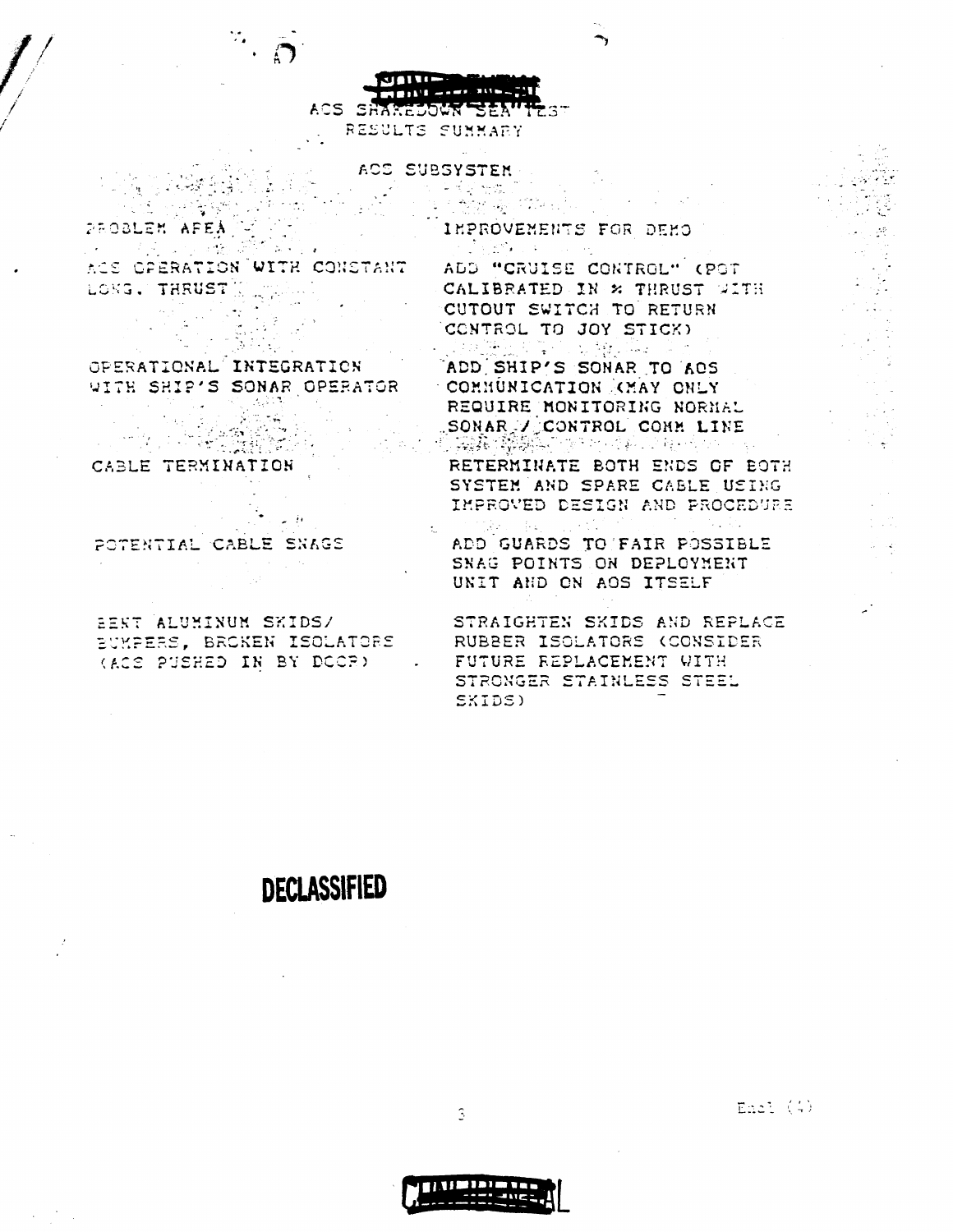

#### VIEUING SUBSYSTEM

THE RESERVE TO THE RESIDENCE OF THE RESERVE TO THE RESERVE TO THE RESERVE TO THE RESERVE TO THE RESERVE TO THE O OVERALL SCENE AND PHOTO OF TNSTALL OSPREY TV/PHOTO DOCUMENTATION TRAIN AND THE REAGANERATION SHIP (NOSC)

 $\label{eq:2.1} \frac{1}{2} \left( \frac{1}{2} \frac{1}{2} \left( \frac{1}{2} \right) - \frac{1}{2} \left( \frac{1}{2} \right) \right)$ 

O CABLE MONITORING 

UHATIC VOR RECORD "CPERATION : TROROUGH TEST PRIOR TO and the property of the control of AND RELIABILTY ...

INPROVENENTS FOR DENO<sup>R</sup>

O LAUNCH/RECOVERY VISIBILITY O ADD FLASHER (UMV) TO STBD OF ACS, POINTING AFT KCONSIDER FUTURE REPLACEMENT **BOF BOTH LAUNCHER AND ACS** BUBBLE CAMERA ELECTRONICS **WITH NEW TYPE ICCD LLLTV)** O REPOSITION WINCH TV CAMERA FOR BETTER VIEW INTO LAUNCHER; ADD SWITCH TO *SELECT WINCH TV AT VCU* 

> **REINSTALLATION ON SHIP** CNEED AT HP FROM LENDERS MID OCTOBER: SIX VCRS) O SINGLE REMOTE CONTROL? C HIGHER QUALITY TAPES o SHIPBOARD SETUP FOR EDITING BETWEEN AOS DEPLOYMENTS

# DECLASSIFIED



Encl (4)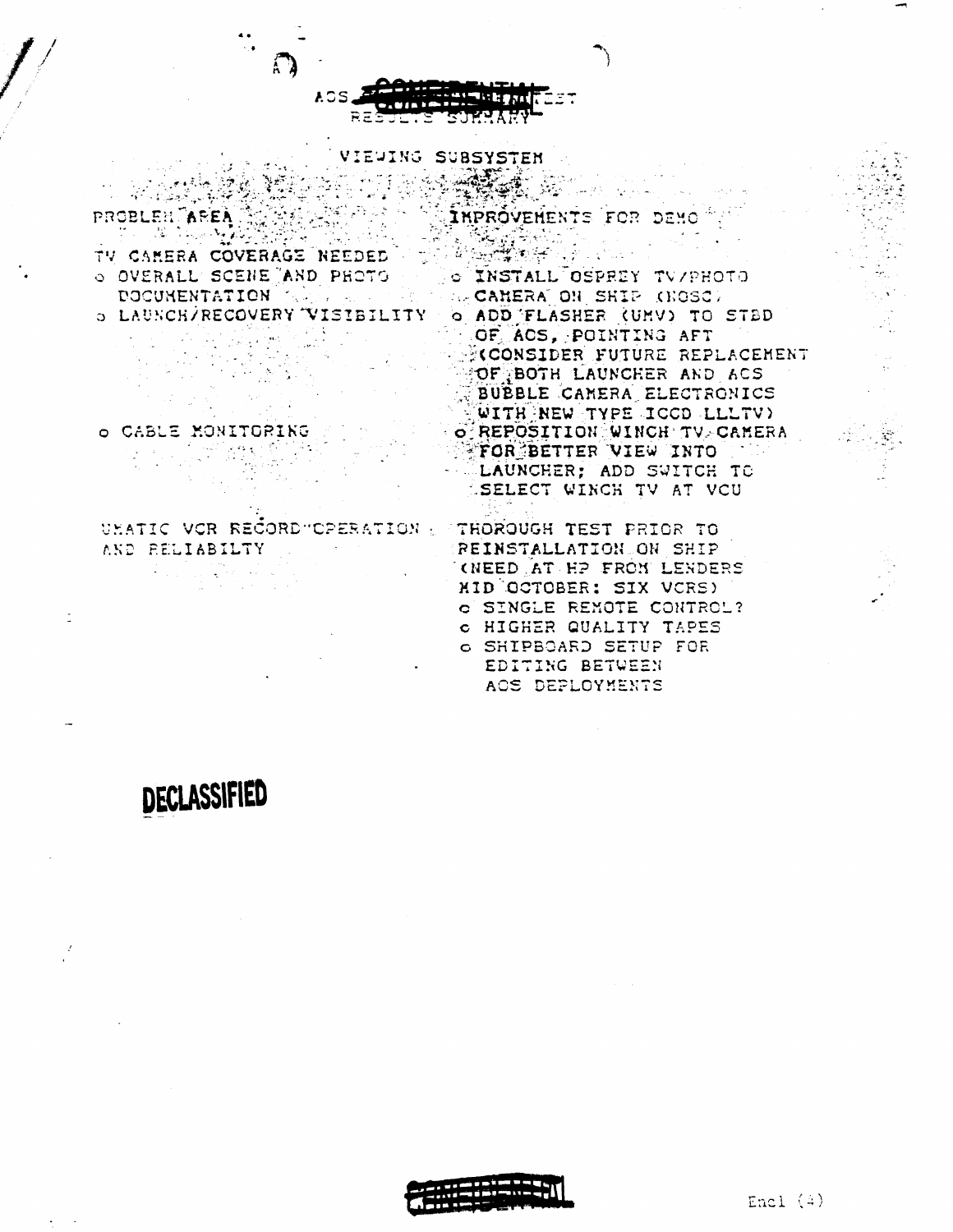

AGE SHAKELOWN SEA TEST RESULTS SUMMARY

 $\mathsf{C}$ **SUBSYSTER** 

INPROVENENTS FOR , DENO PROBLEK 

TRANSPONDER TINTERROGATION RASKING BY AGS NOISE  $\mathcal{L}_{\mathcal{L}}$ 

CHANGE TO RESPONDER O ADD RESPONDER FUNCTION TO EXISTING TRANSPONDER O PROVIDE TRIGGER SIGNAL TRANSMISSION THROUGH **LAOS SYSTEN AREA COM** O ADD INTERROGATE TRIGGER PULSE DELAY (= RANGE) TO

TO SHIP'S SONAR ؆<sup>۩</sup>؉؇ۼ<u>ڗؿٷ</u> - 1992

NOTE: THIS APPROACH HAS MINIMUM IMPACT (TECHNICAL) SCHEDULE AND COST) AND PRESERVES THE EXISTING TRANSPONDER CAPABILITY FOR USE IN TRACKING A "DEAD" AGS (DRIFTING FREE) WITH THE SHIP'S SONAR FOR SAR PURPOSES.